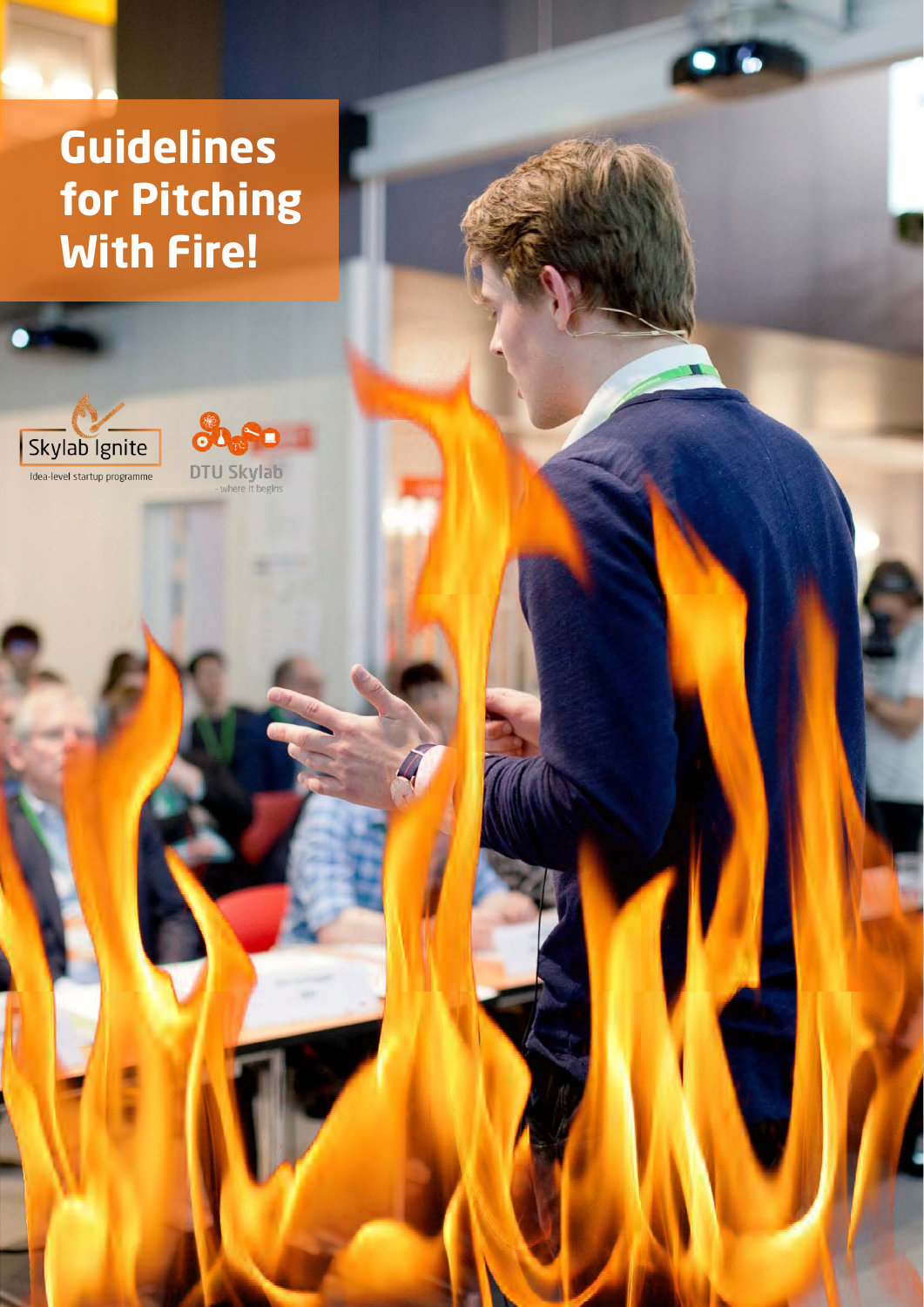## **Consider:**

- **Audience / receiver**. Adjust your pitch message, technical level, etc
- **"The curse of knowledge"**. Remember that the audience doesn't necessarily have the insights you have. Make sure that everyone understands.
- **Desired outcome**. What do you want out of it?
- **Artifacts**. Do you have something you want to show?
- **Language & body language**. Be lively, don't place your hands in your pockets, don't overdo it, etc, etc.
- **Content & Structure narrative**. Is there a red line through the picth? Is there a story?
- **Fun**. Make sure to enjoy yourselves! :D

### **An example of a structure:**

- 1. Introduce yourself and where you are from
- 2. An opening hook, vision & value proposition
- 3. Problem, what is the pain?
- 4. Target group, customer, user
- 5. Solution, how do you relieve the pain?
- 6. Proof of concept so far? Show traction (google this word)
- 7. Why can you do it? Team, resources, partners
- 8. Roadmap to success? Your plan and goals
- 9. Call for action what are you looking for?